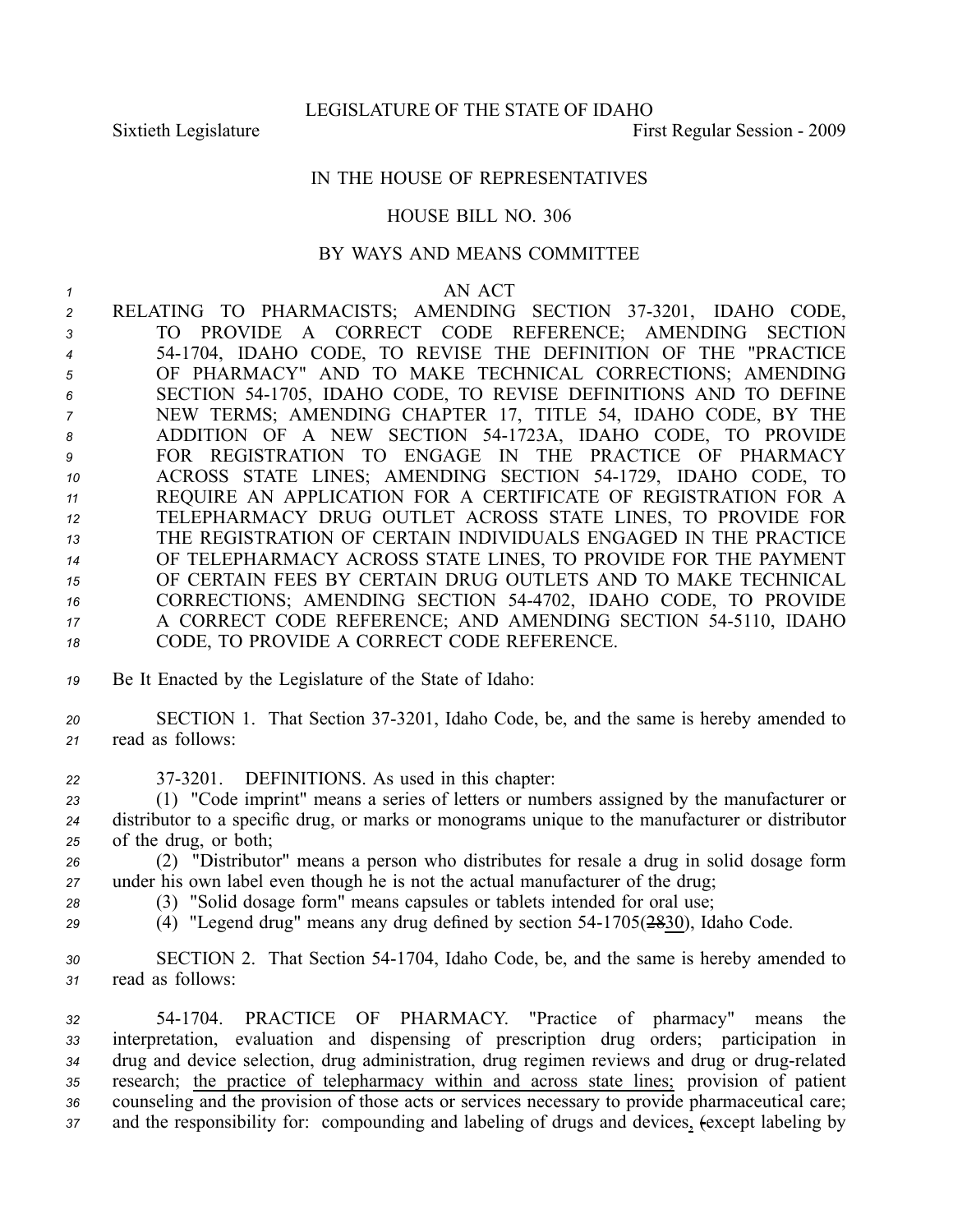<sup>a</sup> manufacturer, repackager or distributor of nonprescription drugs and commercially packaged legend drugs and devices); proper and safe storage of drugs and devices, and maintenance of proper records for them; and the offering or performing of those acts, services, operations or transactions necessary to the conduct, operation, managemen<sup>t</sup> and control of pharmacy.

*<sup>5</sup>* SECTION 3. That Section 541705, Idaho Code, be, and the same is hereby amended to *<sup>6</sup>* read as follows:

*<sup>7</sup>* 541705. DEFINITIONS. In this chapter:

*<sup>8</sup>* (1) "Board of pharmacy" or "board" means the Idaho state board of pharmacy.

 (2) "Counseling" or "counsel" means the effective communication by the pharmacist of information as set out in this chapter, to the patient or caregiver, in order to improve therapeutic outcomes by maximizing proper use of prescription medications and devices. Specific areas of counseling shall include, but are not limited to:

*<sup>13</sup>* (a) Name and strength and description of the medication;

*<sup>14</sup>* (b) Route of administration, dosage, dosage form, continuity of therapy and refill *<sup>15</sup>* information;

*<sup>16</sup>* (c) Special directions and precautions for preparation, administration, storage and use by *<sup>17</sup>* the patient as deemed necessary by the pharmacist;

 (d) Side effects or adverse effects and interactions and therapeutic contraindications that may be encountered, including their avoidance, which may interfere with the proper use of the medication or device as was intended by the prescriber, and the action required if they occur;

*22* (e) Techniques for self-monitoring drug therapy; and

*<sup>23</sup>* (f) Action to be taken in the event of <sup>a</sup> missed dose.

*<sup>24</sup>* (3) "Deliver" or "delivery" means the actual, constructive or attempted transfer of <sup>a</sup> drug *<sup>25</sup>* or device from one (1) person to another, whether or not for <sup>a</sup> consideration.

*<sup>26</sup>* (4) "Device" means an instrument, apparatus, implement, machine, contrivance, implant, *<sup>27</sup>* in vitro reagen<sup>t</sup> or other similar related article including any componen<sup>t</sup> par<sup>t</sup> or accessory which *<sup>28</sup>* is:

*<sup>29</sup>* (a) Recognized in the official United States Pharmacopoeia or official National *<sup>30</sup>* Formulary, other drug compendia or any supplement to them;

*<sup>31</sup>* (b) Intended for use in the diagnosis of disease or other conditions, or the cure, *<sup>32</sup>* mitigation, treatment or prevention of disease in man or other animal;

 (c) Intended to affect the structure or any function of the body of man or other animal, and which does not achieve any of its principal intended purposes through chemical action within or on the body of man or other animal, and which is not dependent upon being metabolized for the achievement of any of its principal intended purposes.

 (5) "Dispense" or "dispensing" means the preparation and delivery of <sup>a</sup> prescription drug pursuan<sup>t</sup> to <sup>a</sup> lawful order of <sup>a</sup> practitioner in <sup>a</sup> suitable container appropriately labeled for subsequent administration to or use by <sup>a</sup> patient or other individual entitled to receive the prescription drug.

*<sup>41</sup>* (6) "Distribute" means the delivery of <sup>a</sup> drug other than by administering or dispensing.

*<sup>42</sup>* (7) "Drug" means:

*<sup>43</sup>* (a) Articles recognized as drugs in the official United States Pharmacopoeia, official *<sup>44</sup>* National Formulary, official Homeopathic Pharmacopoeia, other drug compendia or any *<sup>45</sup>* supplement to any of them;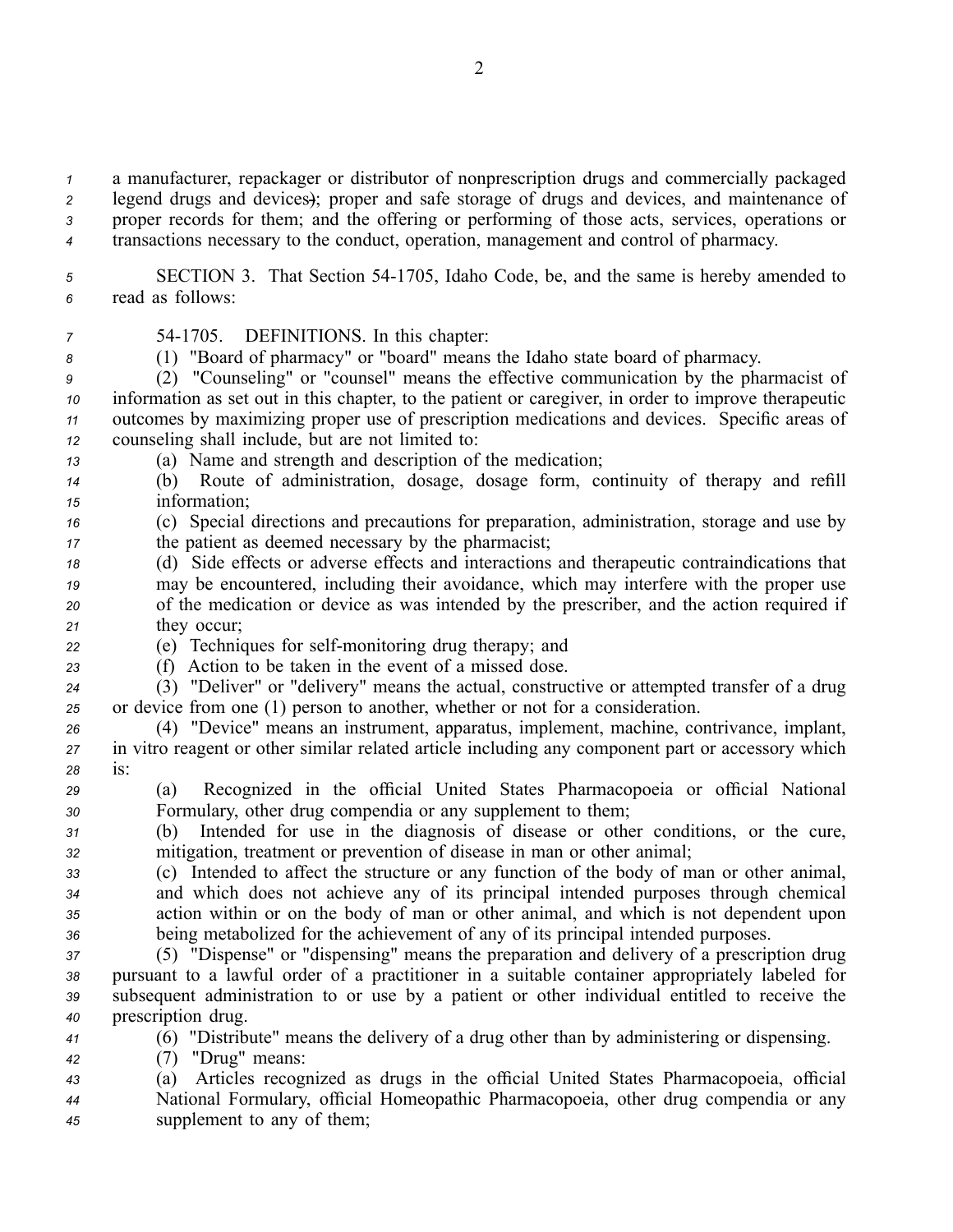*<sup>1</sup>* (b) Articles intended for use in the diagnosis, cure, mitigation, treatment or prevention of *<sup>2</sup>* disease in man or other animal;

*<sup>3</sup>* (c) Articles, other than food, intended to affect the structure or any function of the body *<sup>4</sup>* of man or other animals; and

*<sup>5</sup>* (d) Articles intended for use as <sup>a</sup> componen<sup>t</sup> of any articles specified in paragraph (a), *<sup>6</sup>* (b) or (c) of this subsection.

 (8) "Drug order" means <sup>a</sup> written order, in <sup>a</sup> hospital or other health care institution, for an ultimate user of any drug or device issued and signed by <sup>a</sup> practitioner, or an order transmitted by other means of communication from <sup>a</sup> practitioner, which is immediately reduced to writing by <sup>a</sup> pharmacist, registered nurse or other licensed health care practitioner authorized by the hospital or institution. The order shall contain the name and bed number of the patient, the name and strength or size of the drug or device, unless specified by individual institution policy or guideline, the amount to be dispensed, either in quantity or days, adequate directions for the proper use of the drug or device when it is administered to the patient, and the name of the prescriber.

 (9) "Drug outlet" means all pharmacies, nursing homes, residential or assisted living facilities, convalescent homes, extended care facilities, drug abuse treatment centers, penal institutions, hospitals, family planning clinics, retail stores, wholesalers, manufacturers and mail order vendors with facilities located in this state which are engaged in dispensing, delivery or distribution of drugs and drug manufacturers and wholesalers with facilities located outside the state, but doing business within this state and institutions, as defined in the rules of the board, engaged in the practice of telepharmacy across state lines.

*<sup>23</sup>* (10) "Extern" means <sup>a</sup> bona fide student enrolled in an approved college of pharmacy who *<sup>24</sup>* has not received his first professional degree in pharmacy.

*<sup>25</sup>* (11) "Externship" means <sup>a</sup> structured practical experience program in pharmacy, approved *<sup>26</sup>* by the board and administered by <sup>a</sup> college of pharmacy.

*<sup>27</sup>* (12) "Health care facility" means <sup>a</sup> health care facility as defined in section 541601, *<sup>28</sup>* Idaho Code.

 (13) "Intern" means any person who has completed <sup>a</sup> course of study at an approved college of pharmacy, received the first professional degree in pharmacy and is registered with the board as an intern. Interns must register with the board prior to commencement of an internship program.

*<sup>33</sup>* (14) "Internship" means <sup>a</sup> postgraduate practical experience program under the *<sup>34</sup>* supervision of <sup>a</sup> preceptor at <sup>a</sup> preceptor site.

*<sup>35</sup>* (15) "Investigational or new drug" means any drug which is limited by state or federal *<sup>36</sup>* law to use under professional supervision of <sup>a</sup> practitioner authorized by law to prescribe or *<sup>37</sup>* administer such drug.

 (16) "Labeling" means the process of preparing and affixing of <sup>a</sup> label to any drug container, exclusive however, of the labeling by <sup>a</sup> manufacturer, packer or distributor of <sup>a</sup> nonprescription drug or commercially packaged legend drug or device. Any such label shall include all information required by federal and state law or regulation.

 (17) "Manufacture" means the production, preparation, propagation, compounding, conversion or processing of <sup>a</sup> device or <sup>a</sup> drug, either directly or indirectly by extraction from substances of natural origin or independently by means of chemical synthesis or by <sup>a</sup> combination of extraction and chemical synthesis and includes any packaging or repackaging of the substance or labeling or relabeling of its container, excep<sup>t</sup> that this term does not include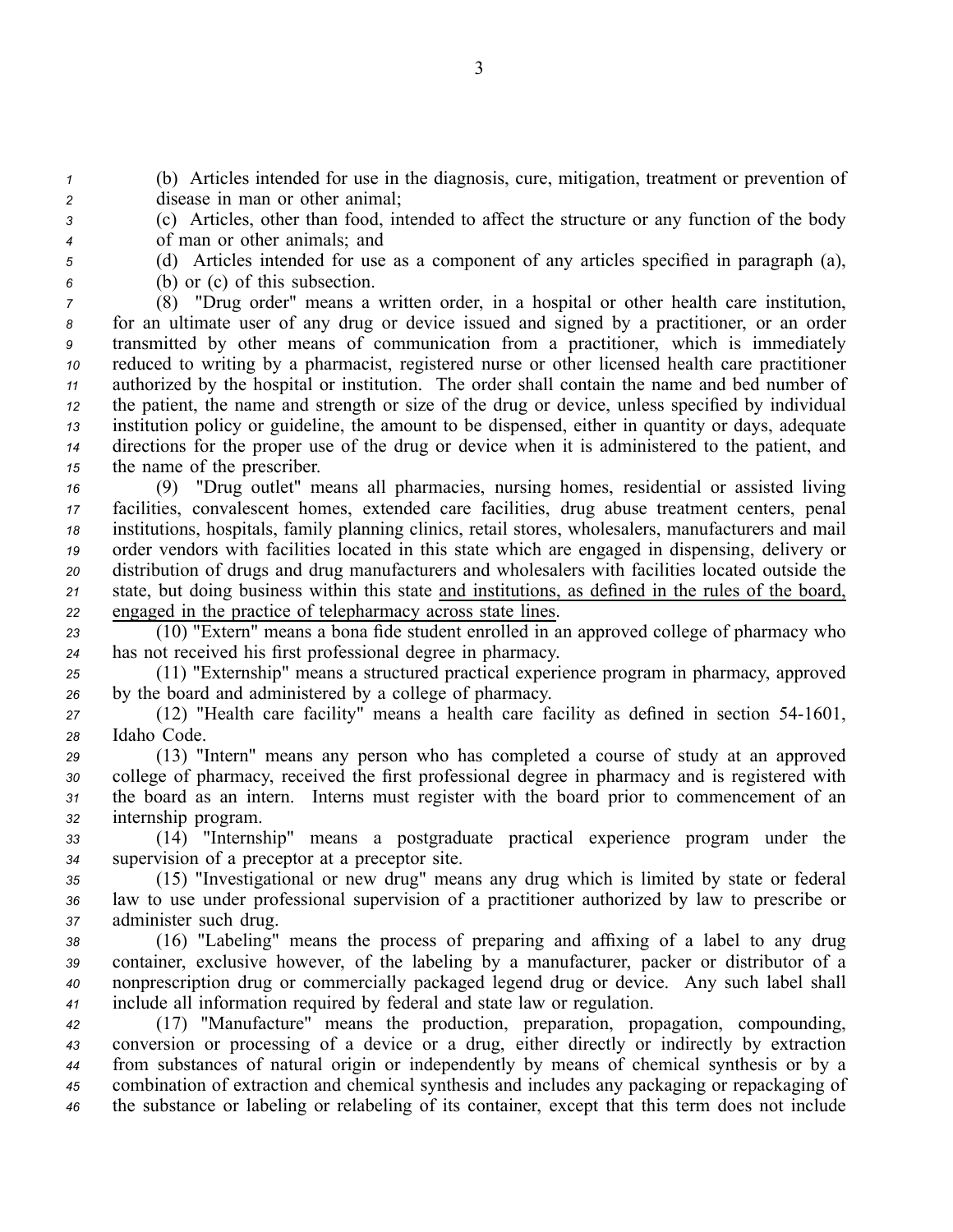*<sup>1</sup>* the preparation or compounding of <sup>a</sup> drug by an individual for his own use or the preparation, *<sup>2</sup>* compounding, packaging or labeling of <sup>a</sup> drug:

*<sup>3</sup>* (a) By <sup>a</sup> pharmacist or practitioner as an incident to his administering or dispensing of <sup>a</sup> *<sup>4</sup>* drug in the course of his professional practice; or

*<sup>5</sup>* (b) By <sup>a</sup> practitioner or by his authorization under his supervision for the purpose of or *<sup>6</sup>* as an incident to research, teaching or chemical analysis and not for sale.

 (18) "Manufacturer" means <sup>a</sup> person who by compounding, cultivating, harvesting, mixing or other process, produces or prepares legend drugs, and includes persons who prepare such drugs in dosage forms by mixing, compounding, encapsulating, entableting, or other process, or who packages or repackages such drugs, but does not include pharmacists or practitioners in the practice of their profession.

*<sup>12</sup>* (19) "Nonprescription drugs" means medicines or drugs which may be sold without <sup>a</sup> *<sup>13</sup>* prescription and which are prepackaged for use by the consumer and labeled in accordance with *<sup>14</sup>* the requirements of the statutes and regulations of this state and the federal government.

*<sup>15</sup>* (20) "Person" means an individual, corporation, partnership, association or any other legal *<sup>16</sup>* entity.

 (21) "Pharmaceutical care" means drug therapy and other pharmaceutical patient care services intended to achieve outcomes related to the cure or prevention of <sup>a</sup> disease, elimination or reduction of <sup>a</sup> patient's symptoms, or arresting or slowing of <sup>a</sup> disease process as defined in the rules of the board.

*<sup>21</sup>* (22) "Pharmacist" means an individual licensed by this state to engage in the practice of *<sup>22</sup>* pharmacy or <sup>a</sup> pharmacist licensed in another state who is registered by the board of pharmacy *<sup>23</sup>* to engage in the practice of telepharmacy across state lines.

 (23) "Pharmacy" means any facility, department or other place where prescriptions are filled or compounded and are sold, dispensed, offered or displayed for sale, which has, as its principal purpose, the dispensing of drug and health supplies intended for the general health, welfare and safety of the public.

 (24) "Practice of telepharmacy" means the provision of pharmaceutical care by registered or licensed pharmacies and pharmacists located within United States jurisdictions through the use of telecommunications or other technologies to patients at distances that are located within United States jurisdictions, as defined in the rules of the board.

*<sup>32</sup>* (25) "Practice of telepharmacy across state lines" means the practice of telepharmacy *<sup>33</sup>* when the patient is located within the state of Idaho and the pharmacist is located in <sup>a</sup> United *<sup>34</sup>* States jurisdiction outside the state of Idaho, as defined in the rules of the board.

 (26) "Practitioner" shall mean <sup>a</sup> physician, dentist, veterinarian, scientific investigator or other person licensed in this state and permitted by such license to dispense, conduct research with respec<sup>t</sup> to or administer drugs in the course of professional practice or research in this *38* state.

 (257) "Precursor" means <sup>a</sup> substance, other than <sup>a</sup> legend drug which is an immediate chemical intermediate that can be processed or synthesized into <sup>a</sup> legend drug, and is used or produced primarily for use in the manufacture of <sup>a</sup> legend drug by persons other than persons licensed to manufacture such legend drugs by the Idaho board of pharmacy, registered by the state board of health and welfare, or licensed to practice pharmacy by the Idaho board of pharmacy.

*<sup>45</sup>* (268) "Preceptor" means <sup>a</sup> pharmacist licensed in the state and in good standing, who *<sup>46</sup>* supervises the internship training of <sup>a</sup> registered intern. The preceptor shall be actively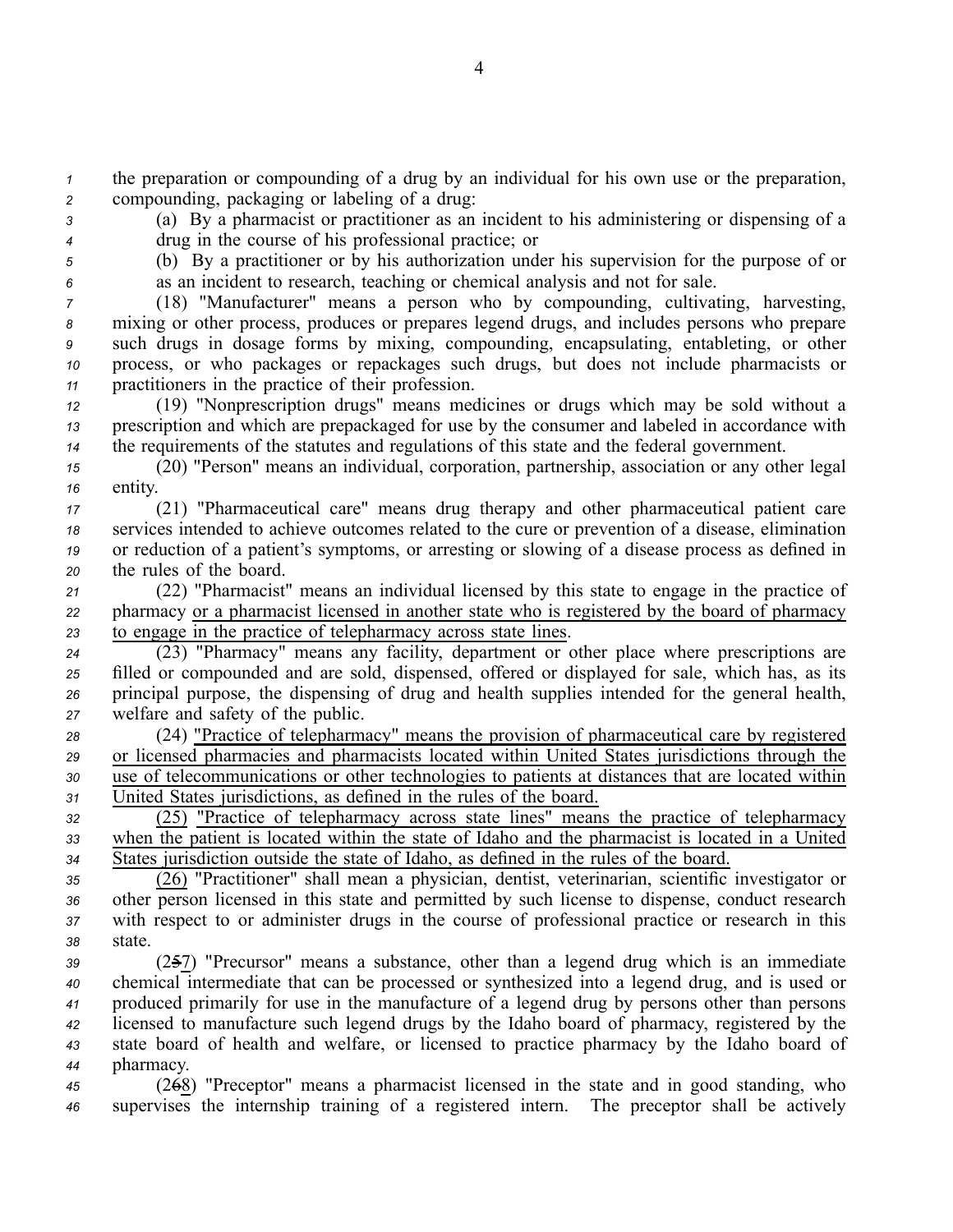*1* engaged in the practice of pharmacy on a full-time employment basis at a registered preceptor *<sup>2</sup>* site.

*<sup>3</sup>* (279) "Preceptor site" means any training site for pharmacy interns and externs registered *<sup>4</sup>* with the board pursuan<sup>t</sup> to board rule.

*<sup>5</sup>* (2830) "Prescription drug or legend drug" means <sup>a</sup> drug which, under federal law is *<sup>6</sup>* required, prior to being dispensed or delivered, to be labeled with one (1) of the following *7* statements:

## *<sup>8</sup>* (a) "Caution: Federal law prohibits dispensing without <sup>a</sup> prescription"; or

*<sup>9</sup>* (b) "Rx Only"; or

*<sup>10</sup>* (c) "Caution: Federal law restricts this drug to use by or on the order of <sup>a</sup> licensed *<sup>11</sup>* veterinarian";

*<sup>12</sup>* or <sup>a</sup> drug which is required by any applicable federal or state law or regulation to be dispensed *<sup>13</sup>* on prescription only or is restricted to use by practitioners only.

 (2931) "Prescription drug order" means <sup>a</sup> lawful written or verbal order of <sup>a</sup> practitioner for <sup>a</sup> drug or device for an ultimate user of the drug or device, issued and signed by <sup>a</sup> practitioner, or an order transmitted verbally from <sup>a</sup> practitioner or the practitioner's agen<sup>t</sup> to <sup>a</sup> pharmacist in <sup>a</sup> pharmacy, or transmitted verbally from <sup>a</sup> practitioner and immediately reduced to writing by <sup>a</sup> licensed practical nurse or licensed professional nurse in <sup>a</sup> health care facility for <sup>a</sup> patient or resident of such facility.

*<sup>20</sup>* (302) "Prospective drug review" includes, but is not limited to, the following activities:

## *<sup>21</sup>* (a) Evaluation of the prescription or medication order for:

- *<sup>22</sup>* (i) Known allergies;
- *<sup>23</sup>* (ii) Rational therapy contraindications;
- *<sup>24</sup>* (iii) Reasonable dose and route of administration; and
- *<sup>25</sup>* (iv) Reasonable directions for use.

# *<sup>26</sup>* (b) Evaluation of the prescription or medication order for duplication of therapy.

- *<sup>27</sup>* (c) Evaluation of the prescription or medication order for interactions:
- *z*<sup>8</sup> (i) Drug-drug;
- 29 (ii) Drug-food; and
- *30* (iii) Drug-disease.
- *<sup>31</sup>* (d) Evaluation of the prescription or medication order for proper utilization:
- *<sup>32</sup>* (i) Over or under utilization; and
- *<sup>33</sup>* (ii) Abuse/misuse.

 (313) "Record" means all papers, letters, memoranda, notes, prescriptions, drug orders, invoices, statements, patient medication charts or files, computerized records or other written indicia, documents or objects which are used in any way in connection with the purchase, sale or handling of any drug or device.

- *<sup>38</sup>* (324) "Sale" means every sale and includes:
- *<sup>39</sup>* (a) Manufacturing, processing, transporting, handling, packaging or any other production, *<sup>40</sup>* preparation or repackaging;
- *<sup>41</sup>* (b) Exposure, offer, or any other proffer;
- *<sup>42</sup>* (c) Holding, storing or any other possession;
- *<sup>43</sup>* (d) Dispensing, giving, delivering or any other supplying; and
- *<sup>44</sup>* (e) Applying, administering or any other usage.
- *<sup>45</sup>* (335) "Warehouseman" means <sup>a</sup> person who stores legend drugs for others and who has *<sup>46</sup>* no control over the disposition of such drugs excep<sup>t</sup> for the purpose of such storage.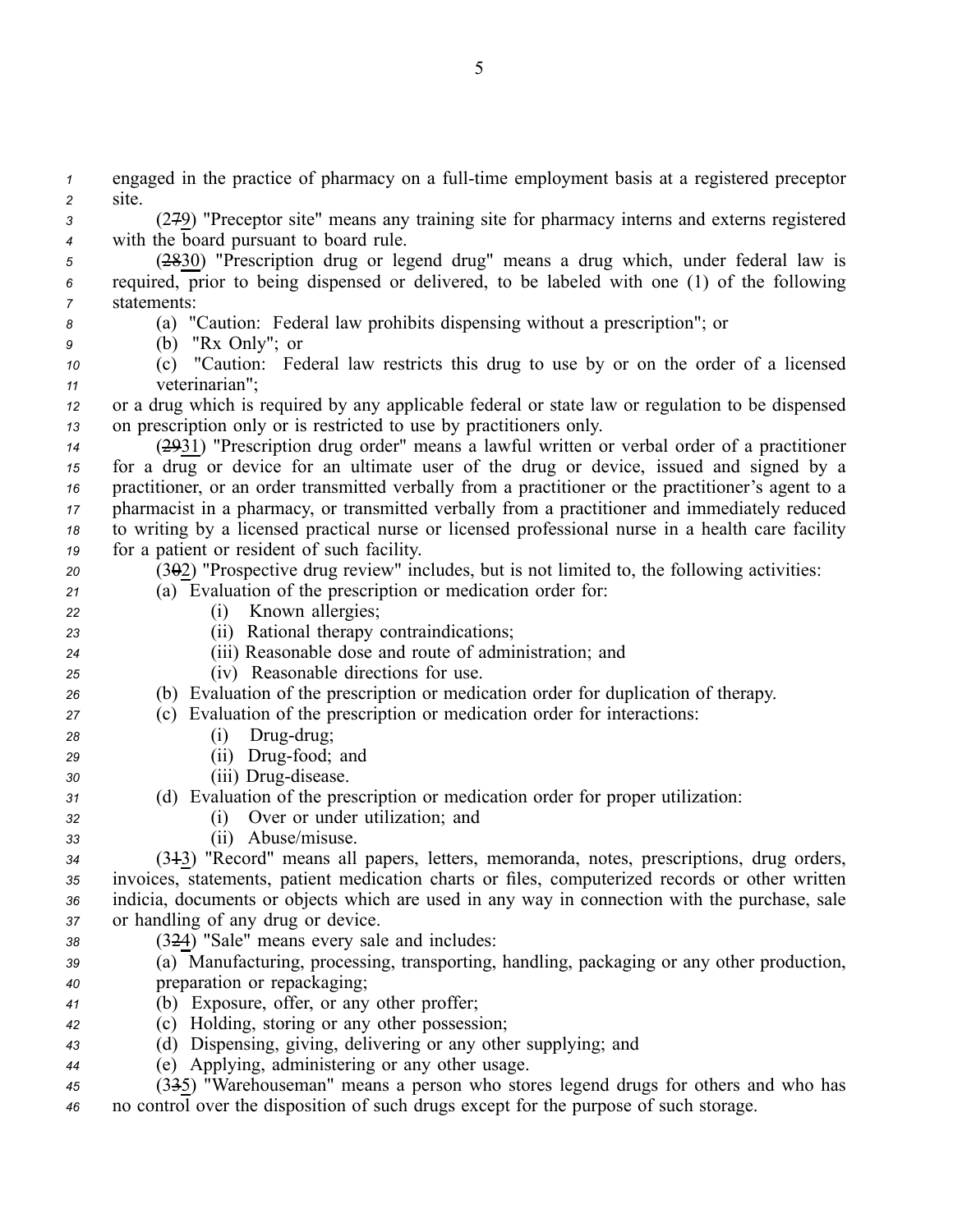*<sup>1</sup>* (346) "Wholesaler" means <sup>a</sup> person engaged in the business of distributing legend drugs *<sup>2</sup>* that he himself has not produced or prepared, to persons included in any of the classes named *3* in subsection (2)(a) through (f) of section 54-1734, Idaho Code.

*<sup>4</sup>* SECTION 4. That Chapter 17, Title 54, Idaho Code, be, and the same is hereby amended <sup>5</sup> by the addition thereto of a NEW SECTION, to be known and designated as Section 54-1723A, *<sup>6</sup>* Idaho Code, and to read as follows:

 541723A. REGISTRATION TO ENGAGE IN THE PRACTICE OF TELEPHARMACY ACROSS STATE LINES. (1) No pharmacist who is not licensed to practice pharmacy within the state of Idaho may engage in the practice of telepharmacy across state lines unless registered by the board pursuan<sup>t</sup> to this section.

*<sup>11</sup>* (2) To obtain registration to engage in the practice of telepharmacy across state lines, the *<sup>12</sup>* applicant shall:

*<sup>13</sup>* (a) Present to the board proof of licensure in another state and proof that such license is *<sup>14</sup>* in good standing;

*<sup>15</sup>* (b) Submit <sup>a</sup> written application in the form prescribed by the board; *<sup>16</sup>* (c) Pay the fee(s) specified by the board for the issuance of the registration; and

*<sup>17</sup>* (d) Comply with all other requirements of the board.

*<sup>18</sup>* (3) The application required under this section shall reques<sup>t</sup> from the applicant, at <sup>a</sup> *<sup>19</sup>* minimum, the following information:

*<sup>20</sup>* (a) Name, address and current pharmacist licensure information in all other states, *<sup>21</sup>* including each state of licensure and each license number;

*<sup>22</sup>* (b) Name, address, telephone number and state of licensure or registration and license *<sup>23</sup>* or registration number of the facility from which the applicant will be engaged in the *<sup>24</sup>* practice of telepharmacy across state lines; and

*<sup>25</sup>* (c) A statement attesting that the applicant will abide by the pharmacy laws and rules of *<sup>26</sup>* the state of Idaho.

*<sup>27</sup>* (4) A successful applicant for registration under this section shall be subject to the *<sup>28</sup>* disciplinary provisions of section 541726, Idaho Code, the penalty provisions of section *<sup>29</sup>* 541728, Idaho Code, and the rules of the board.

 (5) Renewal of <sup>a</sup> registration to engage in the practice of pharmacy across state lines shall be annual. The application for renewal shall be submitted to the board no later than the first day of June. The board shall renew the registration of <sup>a</sup> pharmacist who is qualified to engage in the practice of pharmacy across state lines as provided for in this section. The board shall specify by rule the procedures to be followed and the fees to be paid for renewal of registration.

*<sup>36</sup>* SECTION 5. That Section 541729, Idaho Code, be, and the same is hereby amended to *<sup>37</sup>* read as follows:

*<sup>38</sup>* 541729. REGISTRATION OF FACILITIES. (1) All drug outlets shall annually register *<sup>39</sup>* with the board of pharmacy.

- *<sup>40</sup>* (2) (a) Each drug outlet shall apply for <sup>a</sup> certificate of registration in one (1) of the *<sup>41</sup>* following classifications:
- 42 **1.(i)** Retail drug outlet;
- *<sup>43</sup>* 2.(ii) Institutional drug outlet;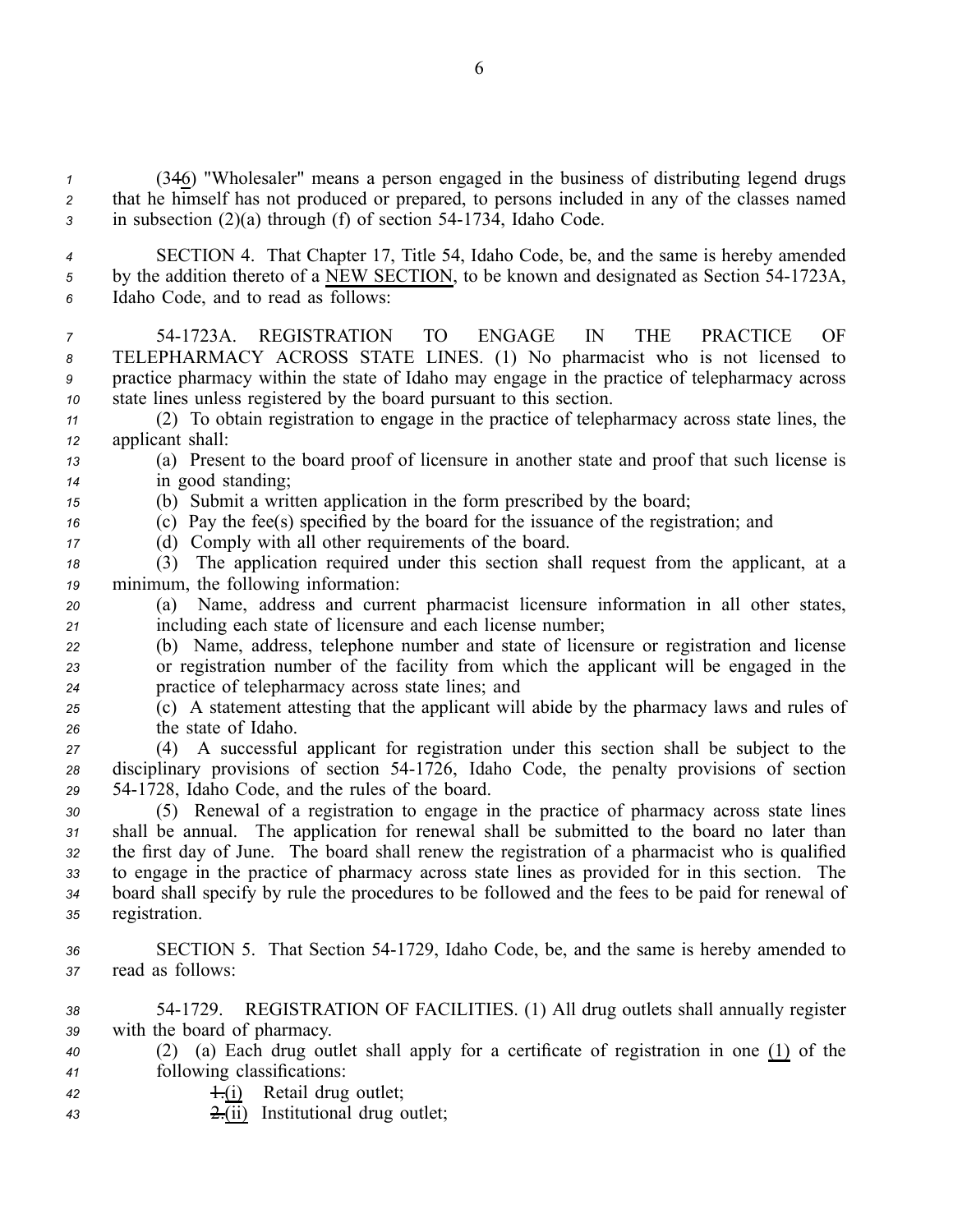| $\mathbf{1}$<br>$\overline{\mathbf{c}}$<br>3<br>4<br>5<br>6<br>7 | 3.(iii) Manufacturing drug outlet;<br>$\overline{4}$ . (iv) Wholesale drug outlet;<br>$\frac{1}{2}$ = (v) Business outlet selling prescription drugs for veterinary use.<br>(vi) Telepharmacy drug outlet across state lines.<br>No individual who is employed by a corporation which is registered under any<br>(b)<br>elassification listed above paragraphs $(a)(i)$ through $(v)$ of this subsection need register<br>under the provisions of this ast chapter. All employees or personnel of a drug outlet |
|------------------------------------------------------------------|-----------------------------------------------------------------------------------------------------------------------------------------------------------------------------------------------------------------------------------------------------------------------------------------------------------------------------------------------------------------------------------------------------------------------------------------------------------------------------------------------------------------|
| 8                                                                | registered pursuant to paragraph $(a)(vi)$ of this subsection who are engaged in the practice                                                                                                                                                                                                                                                                                                                                                                                                                   |
| 9                                                                | of telepharmacy across state lines must be registered by the board pursuant to section<br>54-1723A, Idaho Code.                                                                                                                                                                                                                                                                                                                                                                                                 |
| 10                                                               | (3) The board shall establish by rule or regulation under the powers granted to it                                                                                                                                                                                                                                                                                                                                                                                                                              |
| 11<br>12                                                         | under sections 54-1718 and 54-1719, Idaho Code, the criteria which each drug outlet, that                                                                                                                                                                                                                                                                                                                                                                                                                       |
| 13                                                               | has employees or personnel engaged in the practice of pharmacy, must meet to qualify for                                                                                                                                                                                                                                                                                                                                                                                                                        |
| 14                                                               | registration in each classification designated above in subsection (2) of this section. The board                                                                                                                                                                                                                                                                                                                                                                                                               |
| 15                                                               | may issue various types of certificates with varying restrictions to such outlets referred to in                                                                                                                                                                                                                                                                                                                                                                                                                |
| 16                                                               | this subsection (3) where the board deems it necessary by reason of the type of drug outlet                                                                                                                                                                                                                                                                                                                                                                                                                     |
| 17                                                               | requesting a certificate.                                                                                                                                                                                                                                                                                                                                                                                                                                                                                       |
| 18                                                               | (4) It shall be lawful for a drug outlet registered under this section to sell and distribute                                                                                                                                                                                                                                                                                                                                                                                                                   |
| 19                                                               | nonprescription drugs. Drug outlets engaging in the sale and distribution of such items                                                                                                                                                                                                                                                                                                                                                                                                                         |
| 20                                                               | shall not be deemed to be improperly engaged in the practice of pharmacy. No rule or                                                                                                                                                                                                                                                                                                                                                                                                                            |
| 21                                                               | regulation will be adopted by the board under this aet chapter which shall require the sale                                                                                                                                                                                                                                                                                                                                                                                                                     |
| 22                                                               | of nonprescription drugs by a licensed pharmacist or under the supervision of a licensed                                                                                                                                                                                                                                                                                                                                                                                                                        |
| 23                                                               | pharmacist or otherwise apply to or interfere with the sale and distribution of such medicines.                                                                                                                                                                                                                                                                                                                                                                                                                 |
| 24                                                               | (5) Drug outlets registered under subsection $(2)(a)(vi)$ of this section shall pay the same                                                                                                                                                                                                                                                                                                                                                                                                                    |
| 25                                                               | registration fee as those registering under subsection $(2)(a)(ii)$ of this section, but shall also                                                                                                                                                                                                                                                                                                                                                                                                             |
| 26                                                               | pay the actual costs of the out-of-state inspection of the drug outlet as may be required by<br>the board, including the transportation, lodging and related expenses of the board's inspector.                                                                                                                                                                                                                                                                                                                 |
| 27<br>28                                                         | Nothing in this section shall preclude the board, in lieu of an inspection by the board, from                                                                                                                                                                                                                                                                                                                                                                                                                   |
| 29                                                               | relying on an inspection of the drug outlet conducted by the regulatory authority of the state                                                                                                                                                                                                                                                                                                                                                                                                                  |
| 30                                                               | within which the drug outlet is located.                                                                                                                                                                                                                                                                                                                                                                                                                                                                        |
|                                                                  |                                                                                                                                                                                                                                                                                                                                                                                                                                                                                                                 |
| 31<br>32                                                         | SECTION 6. That Section 54-4702, Idaho Code, be, and the same is hereby amended to<br>read as follows:                                                                                                                                                                                                                                                                                                                                                                                                          |
|                                                                  |                                                                                                                                                                                                                                                                                                                                                                                                                                                                                                                 |
| 33                                                               | 54-4702. DEFINITIONS. As used in this chapter:                                                                                                                                                                                                                                                                                                                                                                                                                                                                  |
| 34                                                               | (1) "Acupuncture" means that theory of health care developed from traditional and                                                                                                                                                                                                                                                                                                                                                                                                                               |
| 35                                                               | modern Oriental medical philosophies that employs diagnosis and treatment of conditions of                                                                                                                                                                                                                                                                                                                                                                                                                      |
| 36                                                               | the human body based upon stimulation of specific acupuncture points on meridians of the                                                                                                                                                                                                                                                                                                                                                                                                                        |

 human body for the promotion, maintenance, and restoration of health and for the prevention of disease. Therapies within the scope of acupuncture include manual, mechanical, thermal, electrical and electromagnetic treatment of such specific indicated points. Adjunctive therapies included in, but not exclusive to, acupuncture include herbal and nutritional treatments, therapeutic exercise and other therapies based on traditional and modern Oriental medical *<sup>42</sup>* theory.

*<sup>43</sup>* (2) "Board" means the Idaho state board of acupuncture.

*<sup>44</sup>* (3) "NCCAOM" means "National Certification Commission for Acupuncture and *<sup>45</sup>* Oriental Medicine."